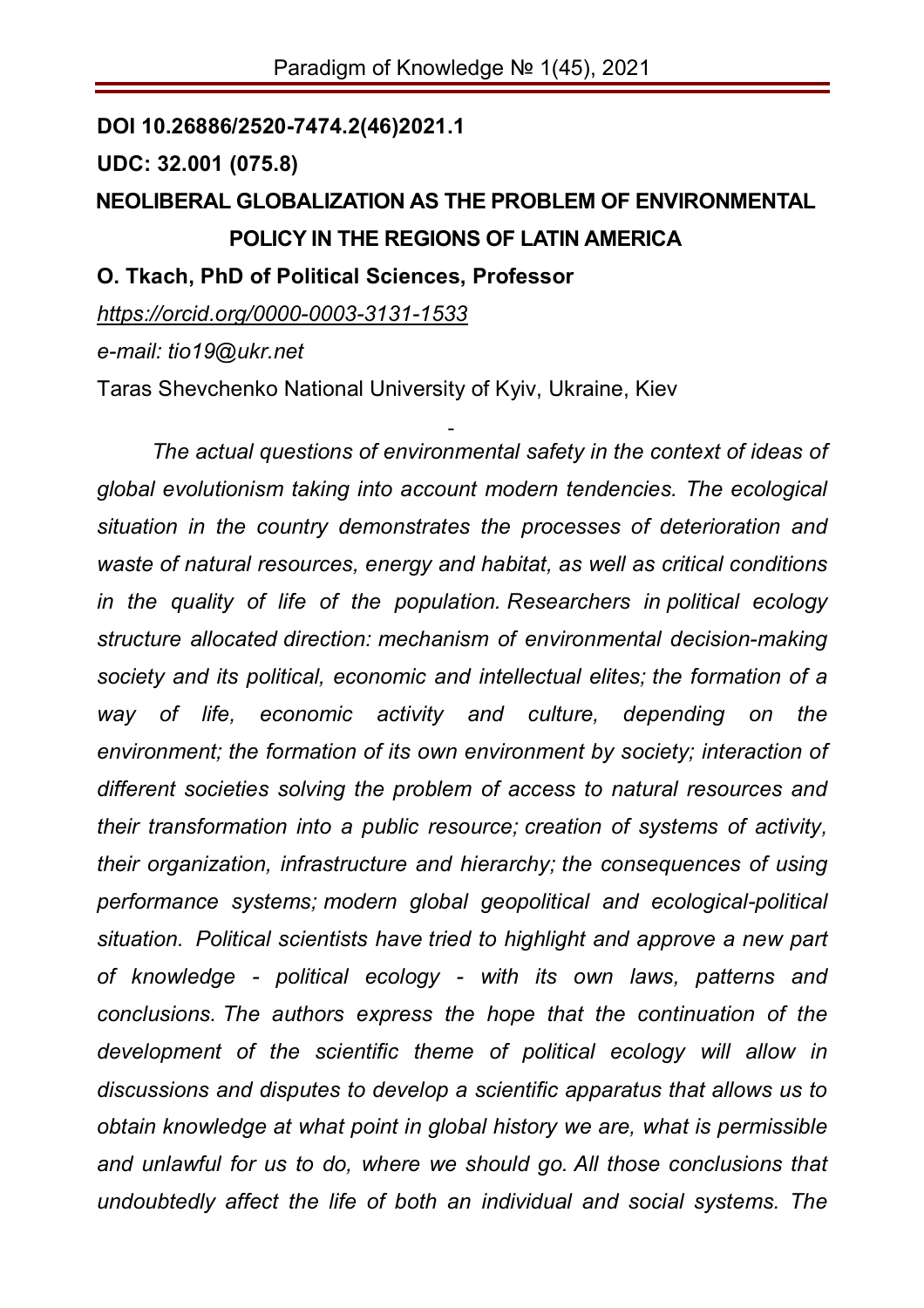*article examines the problems that Latin American researchers are studying: how states face environmental problems, how they understand these problems and what decisions they make. Thus, a collision state and political systems to environmental issues, evaluation of possible management decisions and their consequences, the scientific analysis of the consequences of such decisions in the competition state systems is the subject of the political ecology research. The conceptual apparatus of political ecology includes the following positions: biosphere wars, wars for the division and redistribution of biosphere resources. Unlike economic wars, wars of the rich, who has something to share and who does not think about survival, biospheric wars are waged extremely cruelly - for the complete capture of biosphere resources and the total destruction of their previous users; resources of the biosphere: air, water, soil, forests, subsoil, biological resources of various natural zones, the minimum necessary biodiversity for the comfortable existence of man as a biological and social species in the biosphere of planet Earth and developed outer space; environmental diplomacy - ways and methods of achieving control over biosphere resources by diplomatic means that are optimal for the development of the state; bioresource management - a system for making management decisions regarding the use and conservation of biosphere resources; biosphere restructuring is a change in the species and landscape diversity of the biosphere due to human activity.* 

*Key words: ecology, management, biosphere, landscape diversity, environmental diplomacy, the environmental problems of the state, democracy.*

*доктор політичних наук, професор, Ткач О. І., Неоліберальна глобалізація як проблема екологічної політики в країнах Латинської Америки / Київський національний університет імені Тараса Шевченка, Україна, Київ*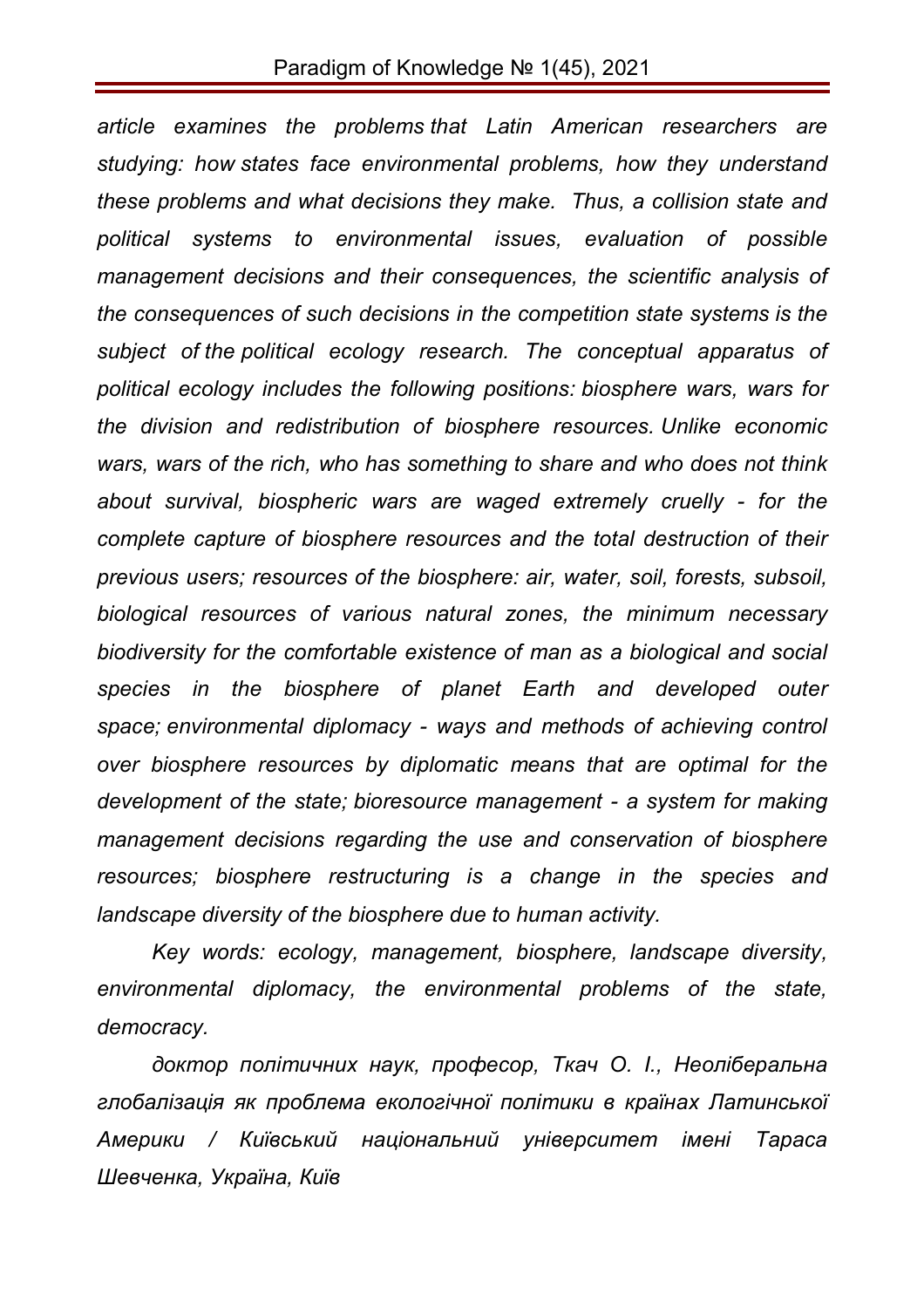*Розглянуті актуальні проблеми екологічної безпеки в контексті ідей глобального еволюціонізму за умови сучасних тенденцій екологічної політики. Латиноамериканськими дослідниками в структурі політичної екології виділено напрямки: механізм прийняття екологічних рішень суспільством і його політичними, економічними й інтелектуальними елітами; формування способу життя, економічної діяльності і культури в залежності від середовища; формування суспільством свого середовища; взаємодія різних суспільств, що вирішують проблеми доступу до природних ресурсів і перетворення їх у суспільний ресурс; створення систем діяльності, їхня організація, інфраструктура й ієрархія; наслідку застосування систем діяльності; сучасна глобальна геополітична й еколого-політична ситуація.*

*Політологи виділили частину знань – політичну екологію зі своїми законами, закономірностями і висновками. Латиноамериканські дослідники виражають надію, що продовження розвитку наукової теми політичної екології в регіоні дозволить у дискусіях і суперечках виробити науковий апарат що дозволяє одержати знання, у якій точці глобальної історії ми знаходимося, що нам дозволено і недозволенно робити, куди варто йти. Усі висновки позначаються на житті, як окремої людини, так і соціальних систем. У статті розглядаються проблеми, що вивчають дослідники Латинської Америки: яким чином держави зіштовхуються з екологічними проблемами, як вони розуміють ці проблеми і які вони приймають рішення, до чого ці рішення приводять. Таким чином, зіткнення державних і політичних систем з екологічними проблемами, оцінка можливих управлінських рішень і їхніх наслідків, науковий аналіз наслідків таких рішень у конкурентній боротьбі державних систем є предметом дослідження політичної екології.*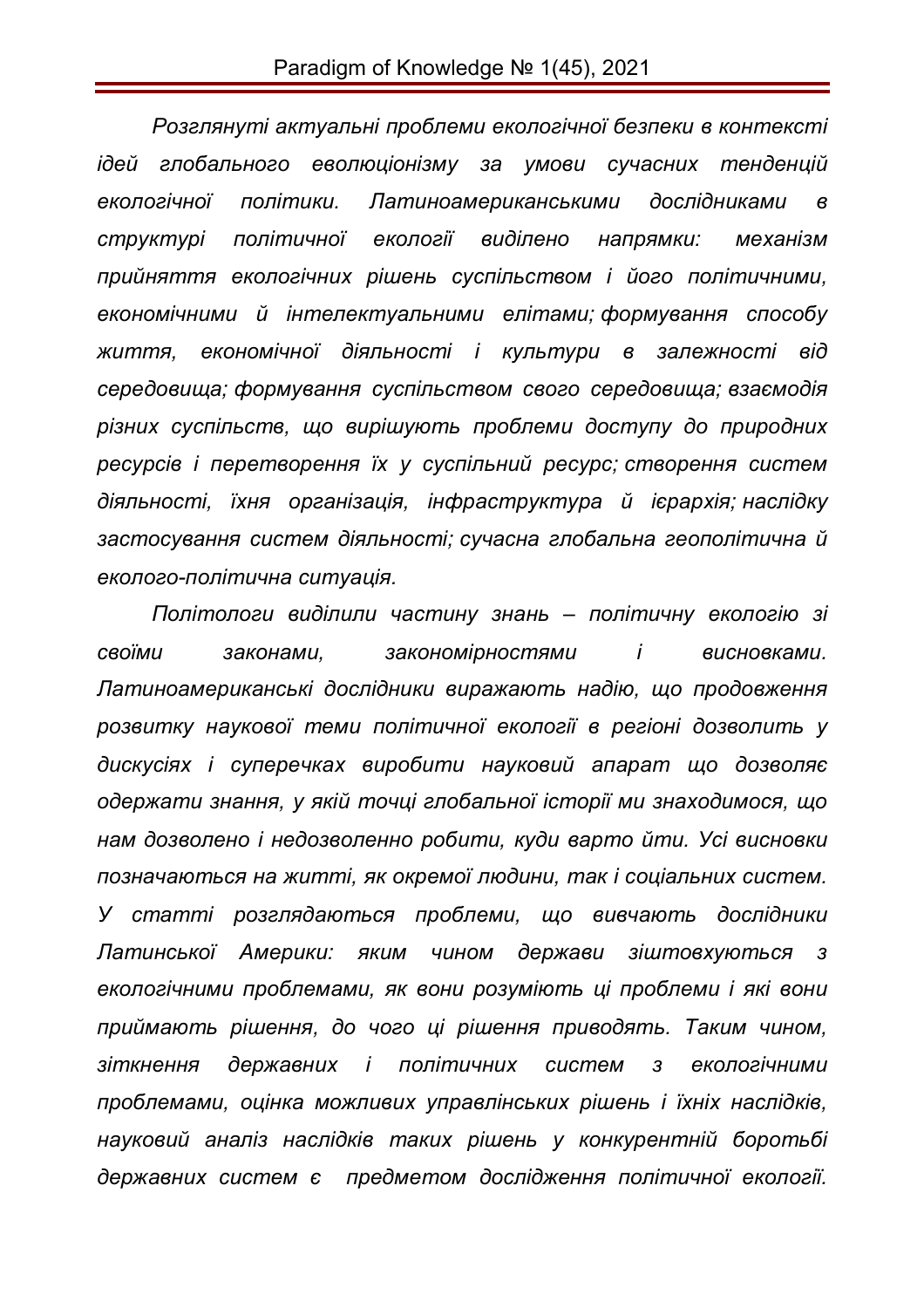*Політична екологія – галузь знань про вироблення і прийняття державою оптимальних рішень в галузі раціонального і комплексного використання ресурсів біосфери і способів їх розподілу між державними системами. Понятійний апарат політичної екології містить у собі наступні позиції: біосферні війни, війни за розділ і переділ ресурсів біосфери. На відміну від економічних воєн, біосферні ведуться жорстоко – за повне захоплення біосферних ресурсів і тотальне знищення їхніх попередніх користувачів; ресурси біосфери: повітря, вода, ґрунти, ліси, надра, біологічні ресурси різних природних зон, мінімально необхідне біорізноманіття для комфортного існування людини, як біологічного і соціального виду в біосфері планети; екологічна дипломатія – способи і методи досягнення контролю над біосферними ресурсами дипломатичними засобами, оптимальними для розвитку держави; біоресурсне управління – система прийняття управлінських рішень стосовно користування і збереження ресурсів біосфери; біосферна перебудова – зміна видової і ландшафтної розмаїтості біосфери внаслідок діяльності людини.*

*Ключові слова: екологія, управління, біосфера, ландшафтна розмаїтість, екологічна дипломатія, екологічні проблеми держави, демократія, глобализация, екологічна безпека*

**Introduction.** Man-made civilization, which provided impetus to the development of human economic activity, at the same time created a set of global problems of mankind, among which the most worrying is environmental - the depletion of natural potential, the deterioration of the environment.

**Results.** Sandra D. and As in her works determined that the latest turning point in world development was neoliberal globalization .At first it seemed that it was able to make a breakthrough in the trends of world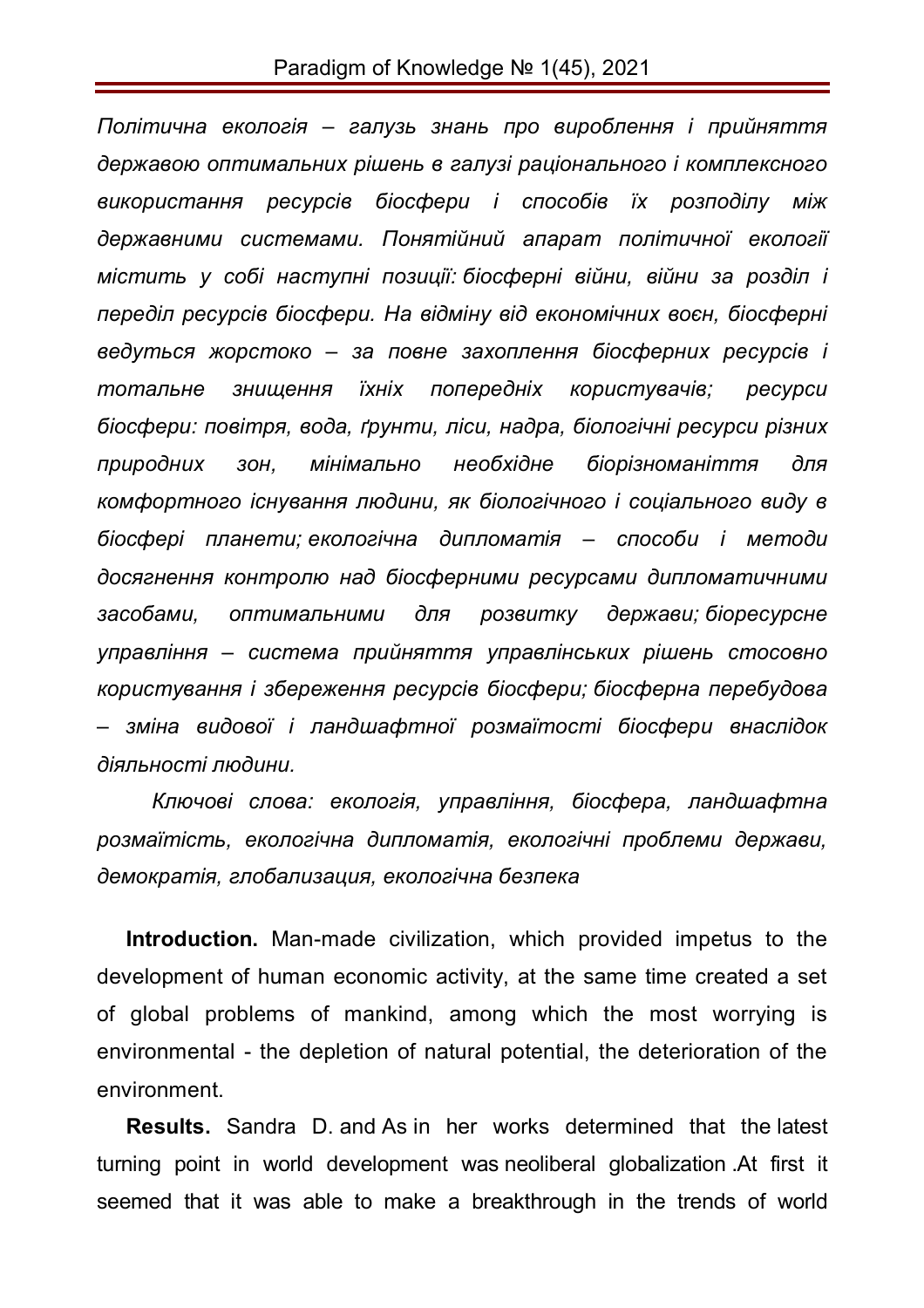development: to open new horizons for the periphery, promoting the modernization of their national economies and accelerating "catching-up development." It was hoped that in this way we will be able to reduce the effects and other negative effects of man-made civilization, in particular in the environmental sphere. But the turning point did not happen, the global problems of mankind have not lost their severity. Neoliberal globalization "calls" on the periphery to adapt to its peculiarities, and then before them will open a "window of attractive opportunities" to join the benefits of socioeconomic progress. So far, there have not been many such "lucky" countries, and they have begun to suffer from the financial "tsunami" caused by a new stage of globalization. Worse is the "black continent" - Africa, which was and remains the stepson of man-made civilization [1].

**Researchers:** Nicolas Garcia Uriburu found that the benefits of neoliberal globalization in Latin America were not significant . For her, the "window of attractive opportunity" soon turned out to be semi-closed. The promising economic recovery associated with neoliberal market reforms, a rapid influx of financial resources and foreign investment, has been short-lived. Already in the 90s of the last century, it was replaced by a long recession, the beginning of decapitalization of the region, exacerbation of the debt problem and in some cases destabilization of the socio-political situation (Argentina, Venezuela, Bolivia, Peru, Ecuador) [2].

A well-known researcher in Argentina on public policy in the field of environmental protection is Sergio Federowski since 2009, who is the president of the Environmental Agency La Plata, works as a host of the program "Contamination Cero" broadcast on América 24, as well as a columnist on environmental issues on América TV, is the author of Los mitos del environment (Intellectual Capital, 2012, published in Spain by Intellectual Key Publishing, 2013), History of the Environment (Intellectual Capital, 2011) and "The environment does not matter to anyone" ("Planet",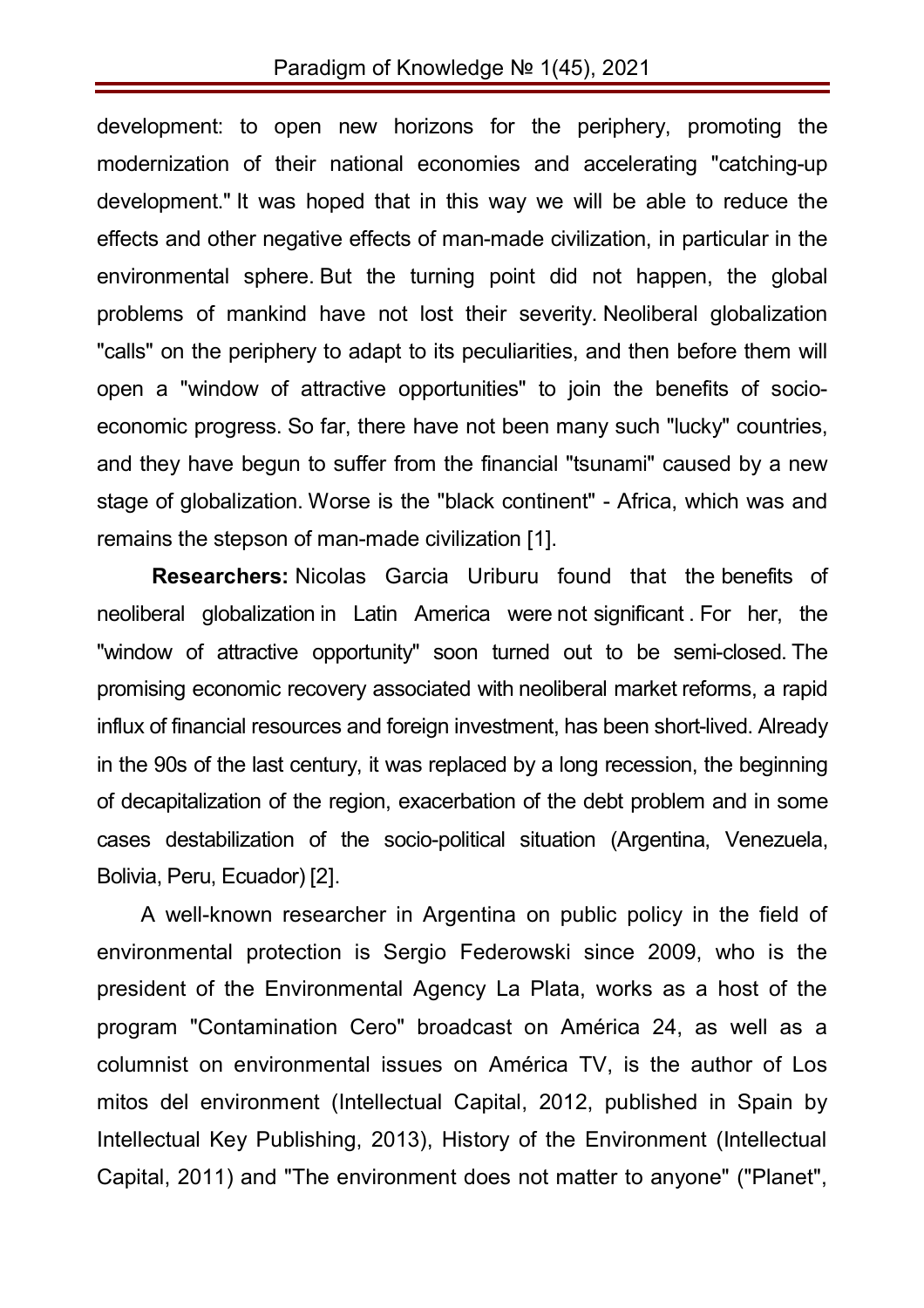2007), was a researcher at the International Institute for Environment and Development and is the author of dozens of scientific papers. He has written countless newspaper articles and works as a columnist for various media (La Nación, Página / 12, Clarín, Perfil) [3].

Sergio Federovski, one of Argentina's most prestigious environmental experts, identified the National Secretariat for the Environment as part of its structure, in his work "Intellectual Capital (Le Monde i Diplomatique, 2014- 1922 ), which, despite its good intentions, almost does not demonstrate the ability to influence those other areas of the state where important decisions are made - those that develop an economic model, which is the cause of serious environmental problems in our country. Federowski notes that when the official message (national, provincial, municipal) calls for a change in the individual behavior of citizens as the only and determining element to counter the effects of climate change and other environmental problems. He wonders whether it is possible to "prevent the impact of one hundred tons of pollutants a day in the Rio de la Plata or stop the loss of 830 hectares of native forests daily from the hands of bulldozers, change the environmental consciousness".

Among Argentine and foreign researchers investigating the problem: Jones K. R., Beyer H. L., Schuster R., Walston J., Ray J. C., Robi ns J., G., Callow M ., Clements T .,Costa H . M ., DeGemmis, A., Elsen P. R., Ervin J .,Franco P., Goldman E ., Goetz S., Hansen, A., Hofsvang E., Ja ntz P., Jupiter S., Kang A., Langhammer P.,

Laurance W. F., Lieberman S.[4].

Neoliberalism, through its states and corporations, appeals to its voluntarism and guilt. The author reveals this global strategy of the system and suggests ten things that the government must do to save the planet. The author analyzes paradigmatic examples of contempt by the strongest sectors of the country for environmental dramas. In urban areas -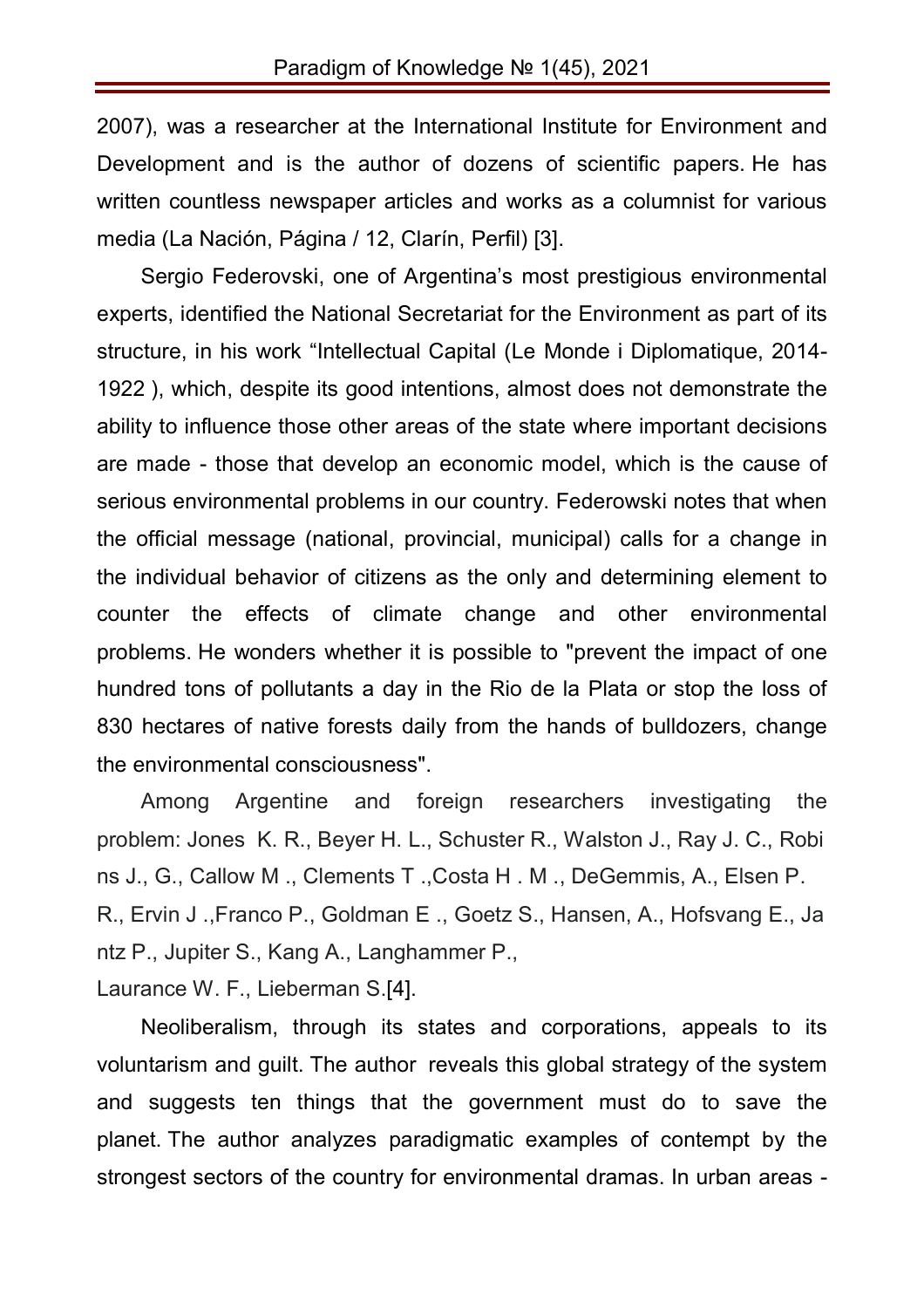stinking Riachuelo, in rural areas, the definition of agricultural boundaries that extend to other ecoregions and destroy them. The state imposed a monoculture on the main product of agribusiness: transgenic soybeans.

Raoul Adolfo Ringellet noted that the innovation introduced by neoliberal globalization was the accelerated formation of a global economic space with the same "rules of the game" for all host entities, regardless of the size of their "wallet", scientific, technical and industrial potential, the ability to adapt to new rules of the game. The winners are the strongest, most experienced "players" - TNCs. Weak "players" - national companies from peripheral countries are given a modest place at the "gaming table": only those niches that, if economically feasible, leave for them the main actors. But such niches are becoming less and less. Some of them are already occupied by aggressive "Asian tigers" and "dragons" (world market, cheap electronic and electrical products), to master others (high-tech markets), you will need resources that most peripheral countries do not have [5].

The problem for the countries of the so-called periphery (Latin America in particular) has been the tendency to shift the focus of the environmental crisis towards them. The initial epicenters of the latter were the states of the North with a rapid process of industrial development, increasing production capacity. This process was accompanied by accelerated air pollution over the prosperous countries of the center. Awareness of this disaster prompted the latter in the middle of XX century. to take a set of measures of ecological selfprotection: to strengthen the nature protection legislation, to pass to the newest technologies of waste-free production, to use of treatment plants and constructions. All this has led to the fact that the "contribution" of industrialized countries to the pollution of the planet's air basin has decreased. Another situation is on the periphery. Here the ecological situation continues to deteriorate, approaching the red, "fatal" line. This is largely due to the egocentric environmental policy of the central states (especially the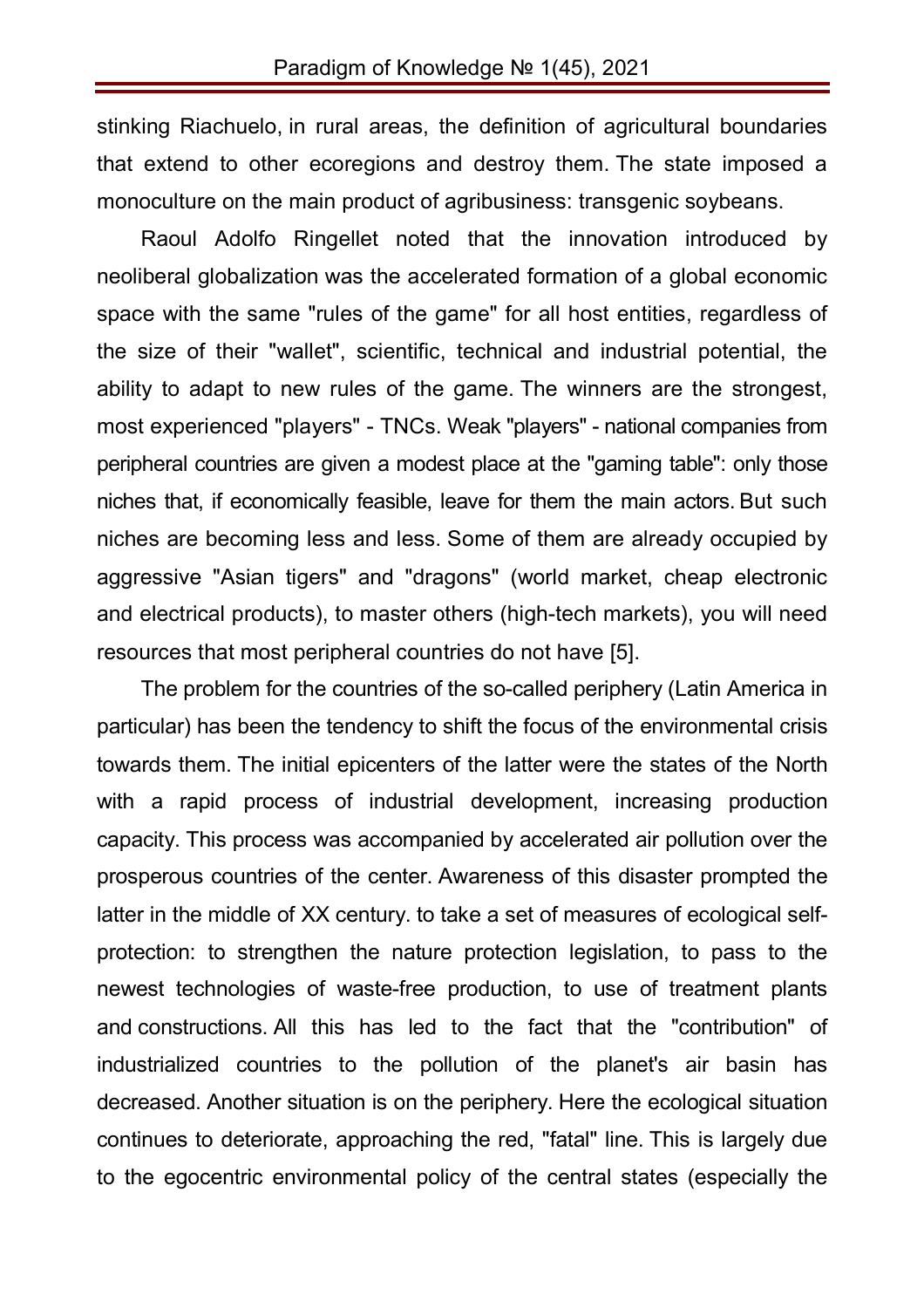United States): the transfer of "dirty", environmentally hazardous industries in the South, which often have neither the means nor the ability to oppose such policies.

The concept of sustainable human development is based on the formulation of environmental, economic and social sustainability.The report seeks to reflect the general characteristics of the natural environment and its main deteriorations and environmental sustainability, and tends to promote natural resource management systems that allow the use of their maximum number, which is compatible with the support of regenerative processes. This will maximize production, minimizing degradation and waste. The main goal of social sustainability is to meet the needs of the population as a way to improve their quality of life, allowing and encouraging the active participation of the community in making fundamental decisions for development. opportunities that are obvious. The three most important issues for sustainable resource management are analyzed: forest use, biodiversity, taking into account the main aspects of current problems, possible solutions and some current actions. Then the environmental problems of cities are considered, emphasizing the need to preserve a holistic vision of the functioning of the city, its streamlining and improving the efficiency of the proposed solutions. Some specific issues are mentioned, such as air, water, noise pollution, floods, final waste disposal and, finally, the need to formulate a legal and institutional framework that will allow joint action between the municipality, the province and the country. A significant part of environmental problems is the result of forms of occupation of the territory, which did not take into account its limitations and opportunities. Although the Argentine state has enacted laws aimed at conserving natural resources and creating a structure capable of directing private and public actions within the rules of good governance, there have always been difficulties in its application (for example, the Forest Act dates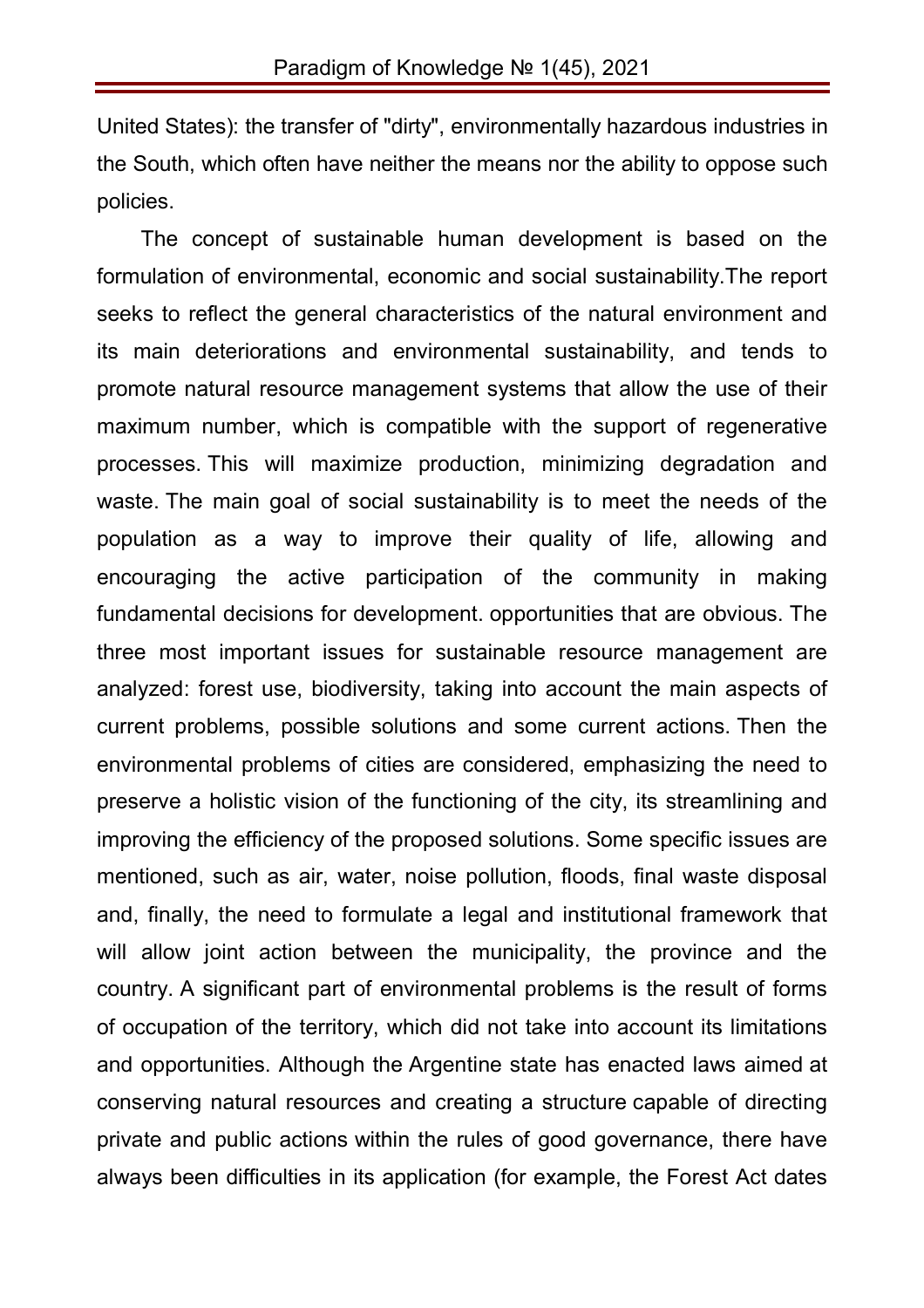from 1948). In 1973, the Secretariat for Natural Resources and the Environment was established, which adopted the Three-Year Environmental Plan.

In 1992, the Secretariat was re-established with the same name as in 1973 under the President. In 1996, its name was changed to the Ministry of Natural Resources and Sustainable Development, including functions that not only contribute to the conservation and use of resources, but also affect aspects that ensure sustainability.

The provinces have been restructured to include agencies with environmental competence at different hierarchical levels: ministries, secretariats, deputy ministers, commissions and administrations. In 1992, the Federal Environmental Council was established, which periodically brings together all the provinces and the Secretariat of Natural Resources and Sustainable Development. In 1994, the Federal Environmental Pact was signed to coordinate the adopted environmental policy.

The escalating global problems of mankind have prompted the world community to actively seek ways to combat the negative manifestations of man-made civilization. Thus arose the idea of the transition of the international community to a model of environmentally sustainable development with a "human face". The United Nations Conference on Environment and Development, held in 1992 in Rio de Janeiro, made a major contribution to the development of this concept. It was attended by 50,000 members of the public from 179 countries, including top leaders from 103 countries. The conference in Rio de Janeiro aroused public opinion and forced to include environmental issues in the list of major problems of civilization.

The "environmental imperative " urges the world community not to limit itself to statements of good intentions, but to take measures for their practical implementation. For example, the World Fund for the Environment has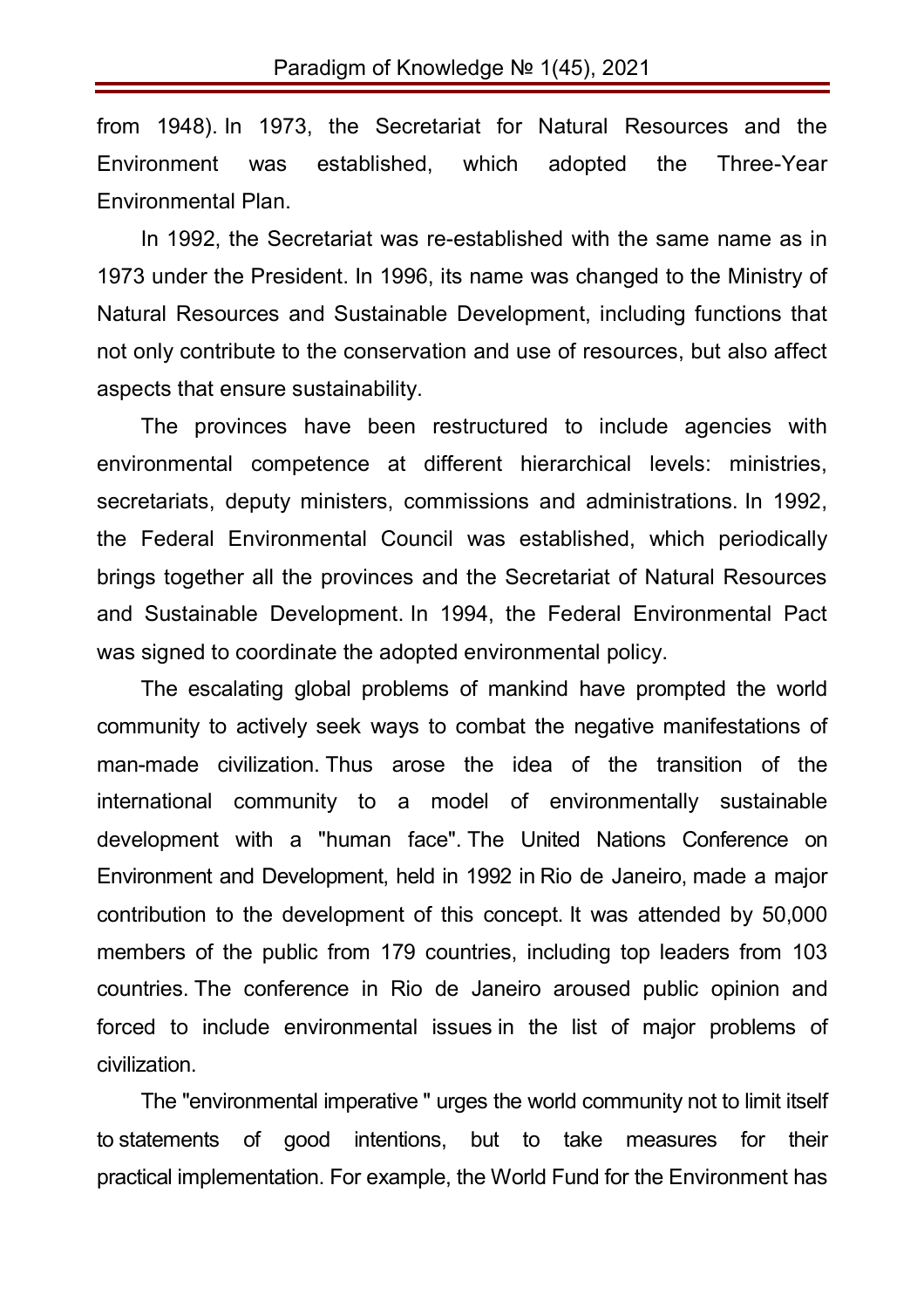been established, which, according to the decision of the Johannesburg Summit (2003), should increase to \$ 3 billion in the next three years. But everything that is being done in this direction so far does not correspond to the scale of the ecological danger that hangs over humanity.

There are many different obstacles to the practical implementation of the idea of sustainable development . But quite often one of the main ones falls out of sight - the egocentric approach of the leading states to the solution of global problems of the world community, in the field of ecology. If this obstacle is not overcome, the transition to a new paradigm of world economic development may take a long time.

The problem of developing countries is the lack of unity of action to protect national interests in the international arena. Although there is no lack of understanding of the importance of such unity, in practice the periphery countries often operate separately, alone, seeking to benefit from cooperation with TNCs and international financial centers, favorably for each of them political and economic conditions (commodity markets in particular ). There is a competition between peripheral countries for financial resources, for privately attracted private investment, for commodity markets, which is still an important source of foreign exchange income for them. All this leads to an increase in the price of loan interest (financial resources), which are owned by the richest countries in the world; the costs of peripheral borrowing countries to pay debts and dividends on private capital invested in their economy (TNC) are increasing; on the other hand, commodity prices are falling, forcing peripheral countries to increase the physical volume of their supplies to the world market. "Price scissors" lead to significant economic losses in trade between peripheral countries and the Nordic countries. All this, in the end, slows down the "development that catches up" with the periphery, preserves the dichotomy of world socio-economic development.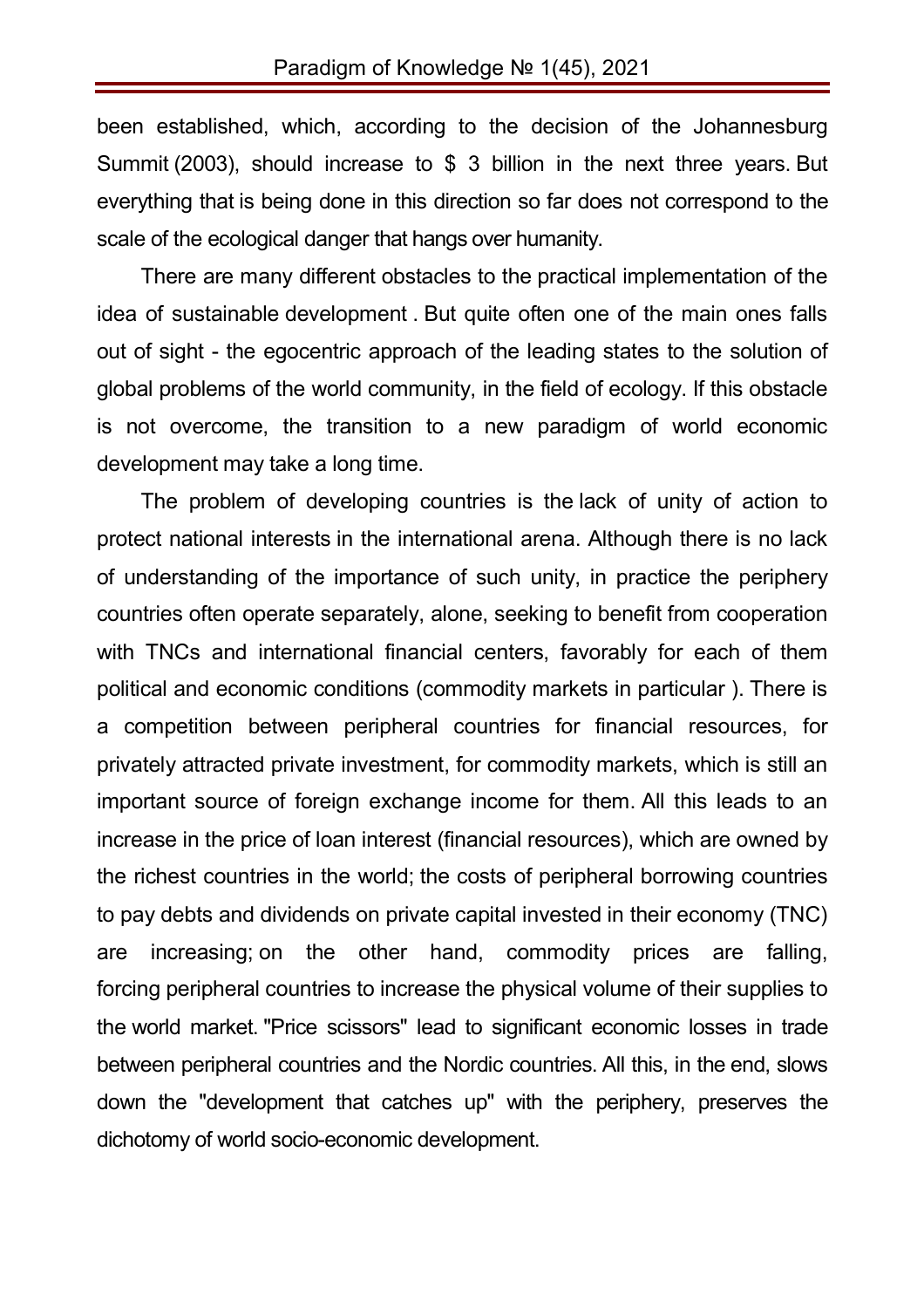Given the current gaps in economic parameters, the greatest economic effect will not be unlimited freedom of the market, liberalization and deregulation, and deeply thought-out strategies of limited openness of national economies, specific to each area (industry, district, country) combination of liberalization and protectionism . were not reduced, but aimed at solving the priority tasks of society. Such a rethinking of experience will take a long time, so start developing new theoretical paradigms and policy concepts as soon as possible. It is necessary to move away from a narrow economic approach and move to a comprehensive consideration of society's problems, taking into account social , environmental, cultural and other aspects.

Yes, the coast of Rio de la Plata is too polluted. The ecological situation in the country demonstrates the processes of waste of natural resources, energy and environment, as well as critical conditions for the life of the population. The country's commitment, signed in Rio de Janeiro in 1992, calls for the promotion of significant action based on sustainable development.

Argentina has a huge wealth of natural resources for human activity. Its significant fluctuations in latitude and altitude allow the development of the ecosystem. Much of the territory corresponds to arid and semi-arid climates with insufficient water. Argentine society interacts intensively with its natural environment, using only part of the potential and creating environmental problems due to the form of ecological connection with economic and social policy.

In general, the following natural systems and their problems can be identified: a large oil spill in fresh water was caused by the Shell Petroleum tanker in Rio de la Plata on January 15, 1999, which polluted the environment, drinking water and local animals. Magdalena oil spill. Petroleomagdalena.com. 2009-01-15 [6].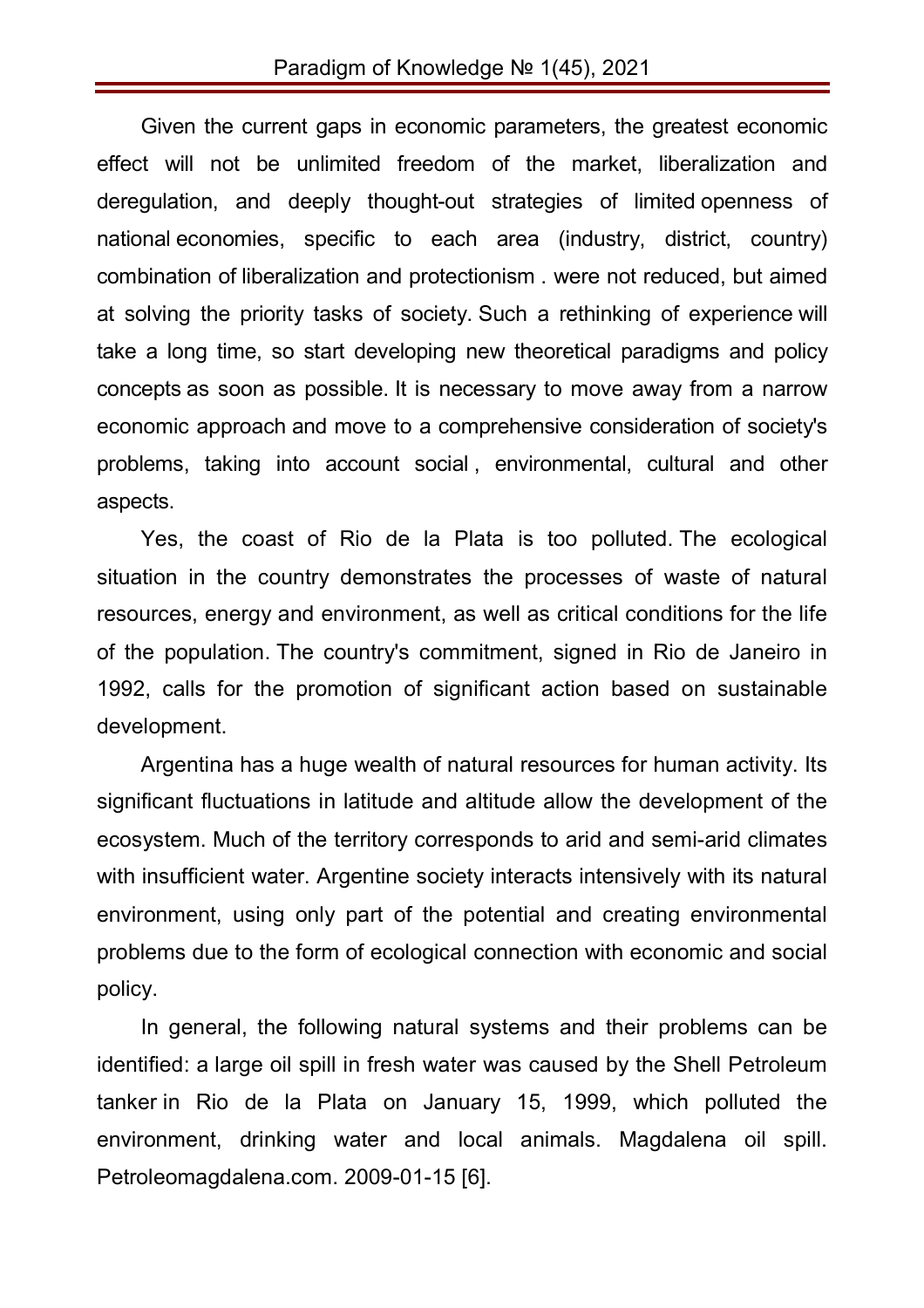The main environmental problems in Argentina are the pollution of agricultural land. Soil is threatened Horn, deforestation. Air pollution is also a problem due to chemicals from industrial sources. Water supply is threatened by uncontrolled emissions of pesticides , carbon and heavy metals [7].

The volume of renewable water sources in Argentina is 276 cubic kilometers. In 2002, about 97% of all citizens and more than 70% of rural residents had access to improved water sources. In 2000, about 12.7% of the land area was occupied by forests and forests [8].

According to a 2006 report published by the International Union for Conservation of Nature and Natural Resources, endangered species include 32 species of mammals, 55 species of birds, 5 species of reptiles, 30 species of amphibians, 12 species of fish and 42 species of plants. The average score on the forest landscape integrity index in 2018 of Argentina was 7.21 out of 10, which means the 47th place in the world out of 172 countries [9].

The law on forests does not prohibit deforestation in the north. Santiago del Estero, Salta, Formosa and Chaco are the provinces where this phenomenon is most acute. Since the entry into force of the rules, more than a million hectares have been cleared through the development of agriculture.

The Paranaense jungle as a system covers the central and northern regions of the province of Misiones, which make up the southern part of the Atlantic Forest, a formation that begins in northern Brazil and of which only 5% of the original formation remains at the turn of the century. The climate is subtropical with an average annual temperature of 20º and rainfall from 1500 to 2000 millimeters. Vegetation consists of three differentiated layers, dominated by trees from 20 to 30 meters high. The terrain rises from southwest to northeast to a height of 900 meters, where there is Araucaria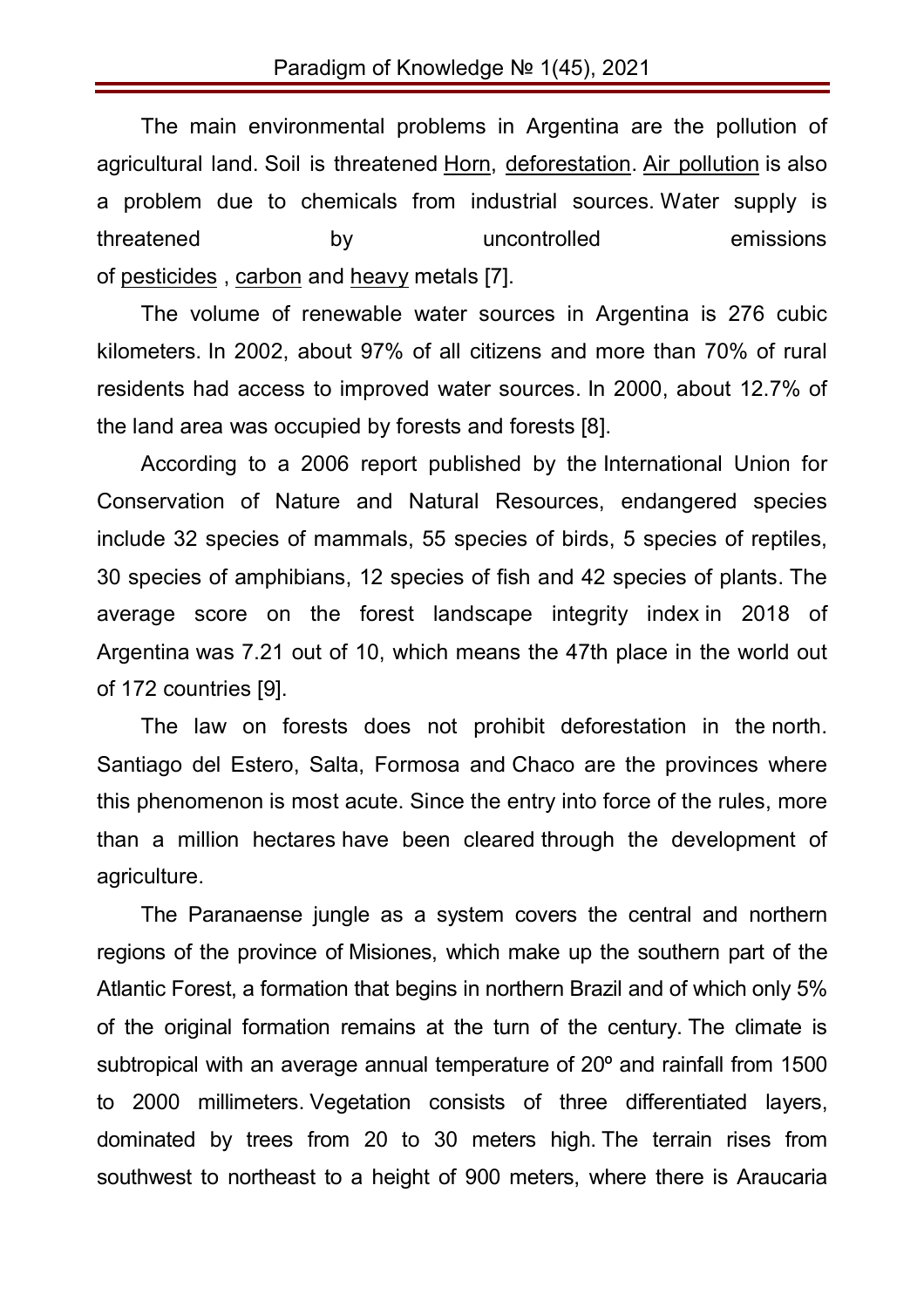(Araucaria angustifolia), which has disappeared commercially. (pine paraná or curiyú). At the top of the network are dominated by jaguars in the numerous fauna. The area has many ecosystems, including tree flora, non-tree flora, fauna, genetic heritage, water, soil, landscape, regulation of hydrographic basins and greenhouse gases. The presence of frost limits the development of tropical crops. Logging continues to cause waste and degradation. Wood processing needs to be improved to ensure a sustainable natural supply. Replacing natural forest with implanted forest reduces biodiversity, deforestation followed by burning when crops are not grown, causes erosion processes and causes soil problems. The construction of large hydropower plants without the necessary environmental understanding or with insufficient environmental understanding has led to negative consequences in the region. Territorial order is also needed to reduce real estate speculation in the process of increasing the value of floodplains. Expanding the boundaries of agricultural production requires more careful planning, taking into account the real potential of soils, especially the use of forest soils for agricultural problems (crops of tuna, yerba, tobacco, soybeans). Some of these issues are currently being addressed by the Ministry of Ecology of Misiones Province.

The mountain ranges of the Suband districts of the provinces of Salta, Jujuy and Tucuman in the area that begins on the border with Bolivia and reaches the south of Tucuman. The 4.5 million-hectare formation is similar to a missionary jungle, but heavily influenced by the Chaco Forest. It also varies with height. In the lower zone between the jungle and the Chaco forest, a transitional formation develops. In the upper zone, on the eastern slopes, the transitional forest species continue, and then a mountain forest develops, very dense and covered with clouds. At an altitude of 2,500 meters, it turns into a mountain forest with fewer species and above, where pastures begin to predominate. In the case of Salta, industrial crops show a high level of subsidies for energy, which reaches pollution levels. The expansion of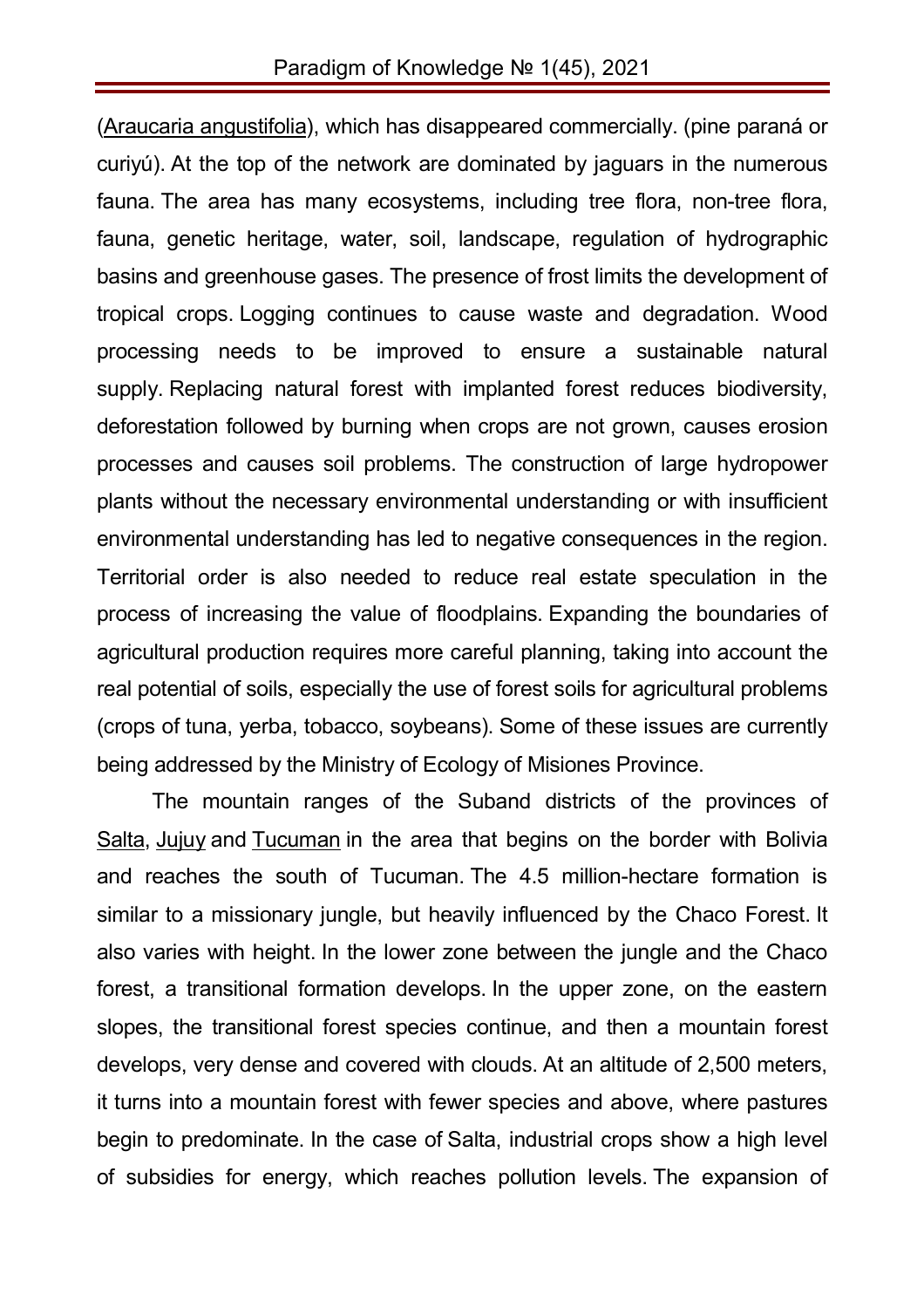agricultural boundaries over forest lands has been very significant, without taking into account the medium- and long-term effects of different crops, especially soybeans. These processes begin with the destruction of forest biomass as a result of fire, which seriously affects biodiversity. Lands that require conservation methods are used for growing crops, which reduces the stocks of flora and fauna, affects the quality of life.

The Chaco-Seco and Chaco-Umedo ecoregions are an ecosystem covering the provinces of Chaco, Formosa, Santiago del Estero, east of Salta and Catamarca and north of Cordoba and La Rioja. It is a plain with low relief energy and with small rivers with countless swamps, not cleared by reservoirs. The presence of dry winters and climatic variability, when temperatures fluctuate throughout the year from below zero degrees to above 30 degrees, with an average temperature of 18º to 23º, allows the development of a variety of vegetation that is characteristic of the Chaco forest. It includes areas with a semi-arid climate (450 to 750 mm), arid (100 to 450 mm) and humid (more than 750 mm). The deforestation of the Fuegi forest fauna varies depending on the environment, it is very rich, which decreases to the west. Large predators - maned gouache and jaguar. The supply of ecosystems is extremely diverse. Soils are characterized by insufficient drainage, which causes laminar erosion. Logging for firewood, firewood and charcoal often causes degradation. There is also overgrazing, which prevents the restoration of pastures. The structure of soils requires environmental methods, frequent floods that require ecological order in settlements to avoid their consequences. Significantly reduced agricultural units less than 100 hectares, from 1969 to 1988 they increased from 74.5% to 55.9%.

Researchers are identifying problems on the Atlantic coast, with islands, beaches, a large number of ecosystems due to the possibility of settlement of production activities and a huge marine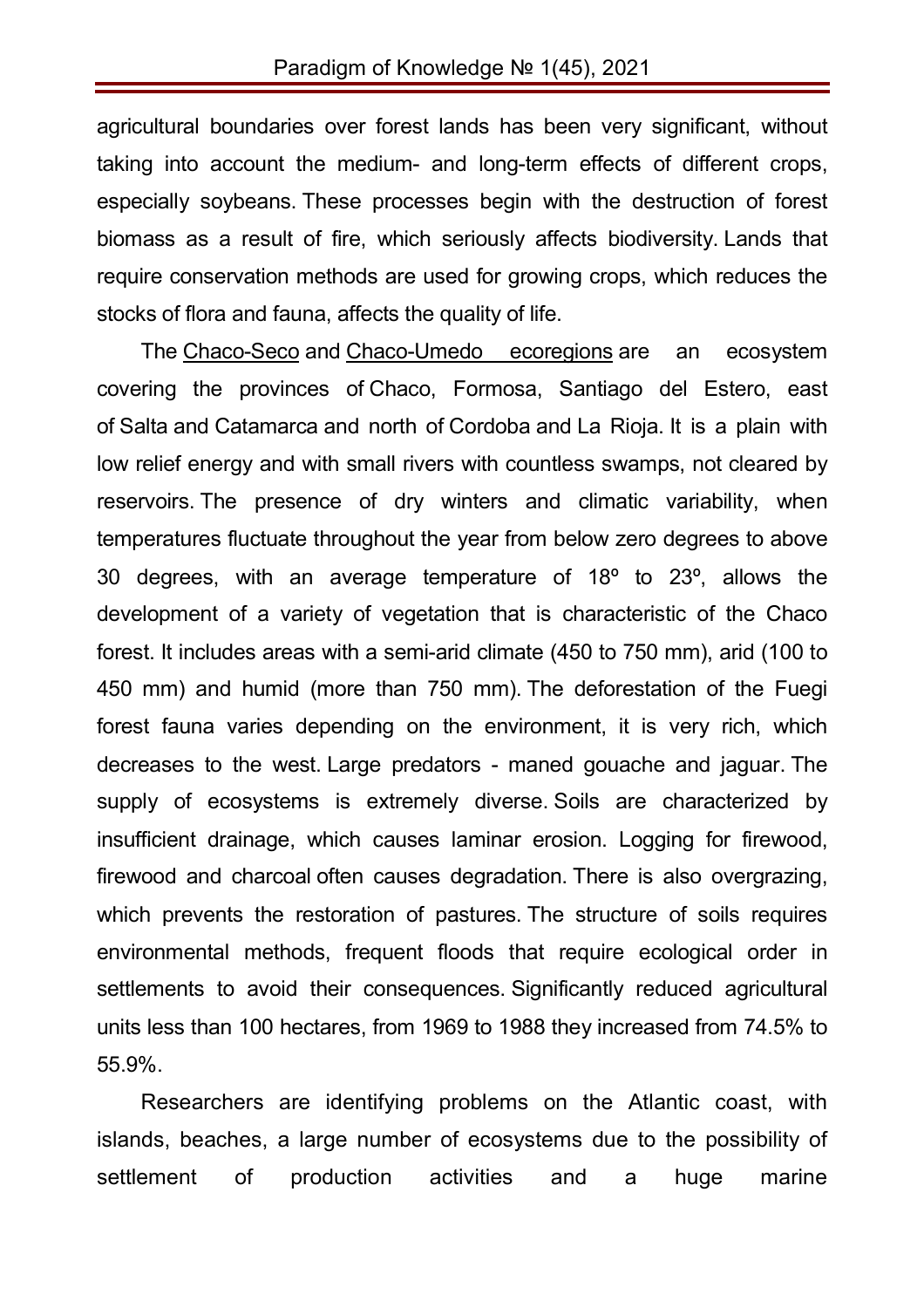wealth. Manufacturing, oil, tourism and urban development alone often lead to environmental degradation. Coastal planning plans seek to reconcile these competing interests. Through the Global Environment Facility (GEF) and on the recommendation of UNDP, a project was implemented to formulate a Patagonian Coastal Management Plan [10].

In 2003, more than 6.6% of the total land area was protected. Argentina has four UNESCO World Heritage Sites, the Iguazu National Park, the Valdes Peninsula, the Ischigualasto National Park, and Talampaya, and 14 sites are recognized as Ramsar wetlands of international importance. The main environmental responsibilities are assigned to the Ministry of Health and the Environment, the Secretariat for Environmental Planning of the Ministry of Transport and Public Works; and the Secretariat for Renewable Natural Resources and Ecology in the State Secretariatfor Agriculture and Livestock.

**Conclusions** . Thus, Latin American researchers in the structure of political ecology have identified areas: the mechanism of environmental decision-making by society and its political, economic and intellectual elites; formation of a way of life, economic activity and culture depending on the environment; formation of society's environment; interaction of different societies that solve problems of access to natural resources and their transformation into a public resource; creation of systems of activity, their organization, infrastructure and hierarchy; the consequences of the application of systems of activity; current global geopolitical and ecologicalpolitical situation.

## *References:*

1. Sandra Diaz. (2019). Nature's Contributions to People (NCP) - Article by IPBES Experts in Science IPBES. Ipbes.net.

2. Nicolas Garcia Uriburu. Ekologia. June 12, 2009. Wayback Machine.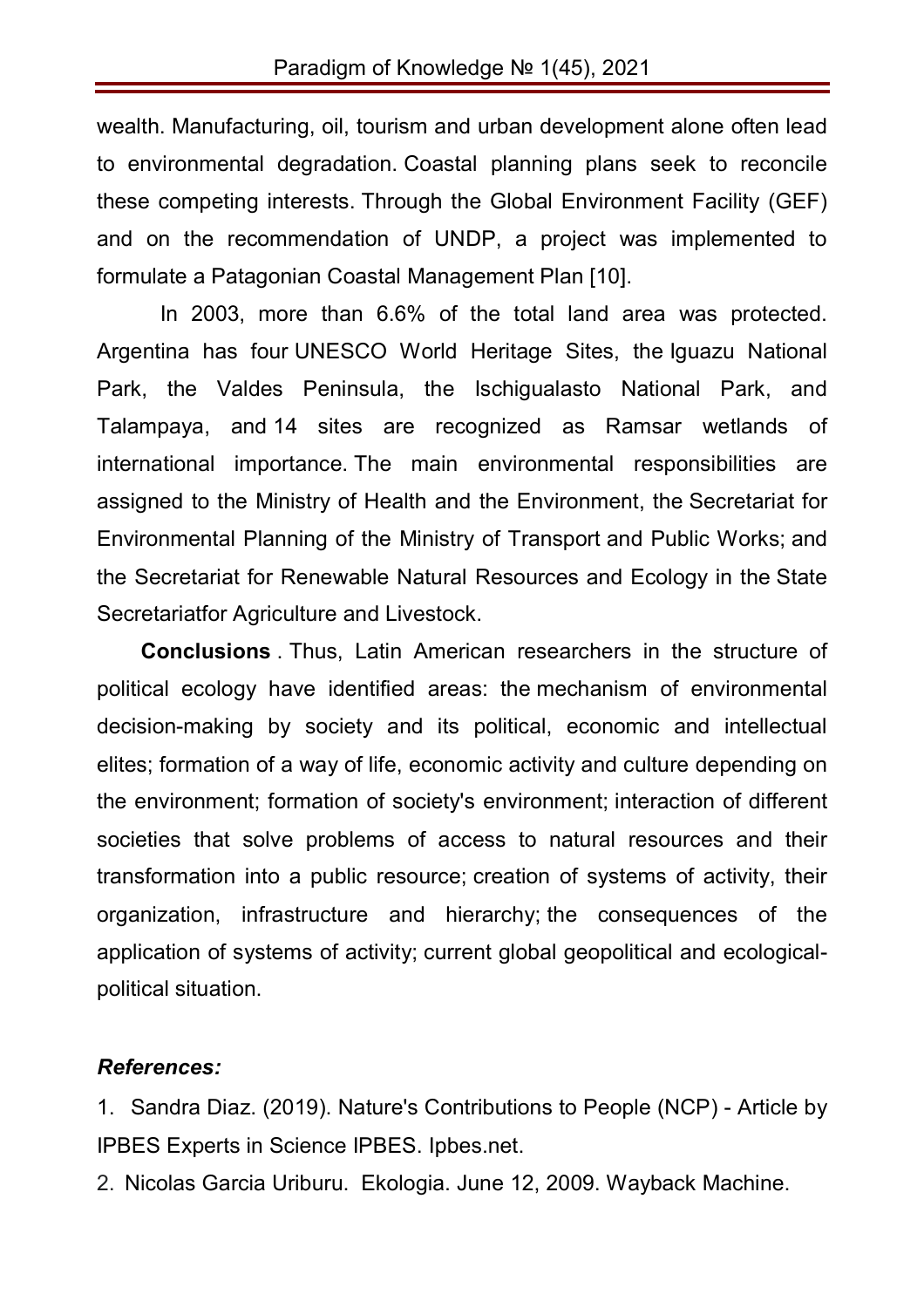3. Fedorovsky S. (2012) Los mitos del environment. - 325 p.

4. Pauchard, A., Cavieres, L., Bustamante, P., Rapoport, E. (2004). Increasing the understanding of plant invasions in southern South America. Biological Invasions 6 (2): 255-257.

5. Lopez, H.L, R.C Menni, RA Ringuelet (1981). Bibliografia Ictiologica Argentina (1965–1981). Biologia Acuatica, La Plata, 1: 1-100.

6. Magdalena oil spill. Petroleomagdalena.com. 2009-01-15.

7. Semi-arid Pampas. Terrestrial Ecoregions. World Wildlife Fund.

8. Animals in Argentina". Adventure-tours-south.com.

9. Info about Hornero" (in Spanish). Redargentina.com. (2007).

10. UNESCO report on the state of the environment in Argentina.

11. Amy T. Austin". University of Buenos Aires.. https://www.agro.uba.ar/users/austin/ (2019-11-20).

12. Austin page on the site of the University of Buenos Aires ^ https://en.unesco.org/news/five-laureates-named-2018-oreal-unesco-

women-science-awards

13. Economic statistics in this section are from International Monetary Fund (IMF). World Economic Outlook Database. October 2018, and "World Economic Outlook Update".

14. Enrique J. Chaneton". Agricultural Plant Physiology and Ecology Research Institute. (2019).

15. Grantham, H. S. Duncan, A. Evans. J. E. (2020). Anthropogenic modification of forests means only 40% of remaining forests have high ecosystem integrity - Supplementary Material. Nature Communications. 11 (1).

16. Hierro, Jose L. Pauchard, Anibal Nunez, Martin A., Meyerson, Laura A., Simberloff, Daniel (2019). "A tribute to Enrique J. Chaneton". Biological Invasions. 21: 2517–2518.

17. Magdalena oil spill. Petroleomagdalena.com. 2009-01-15.